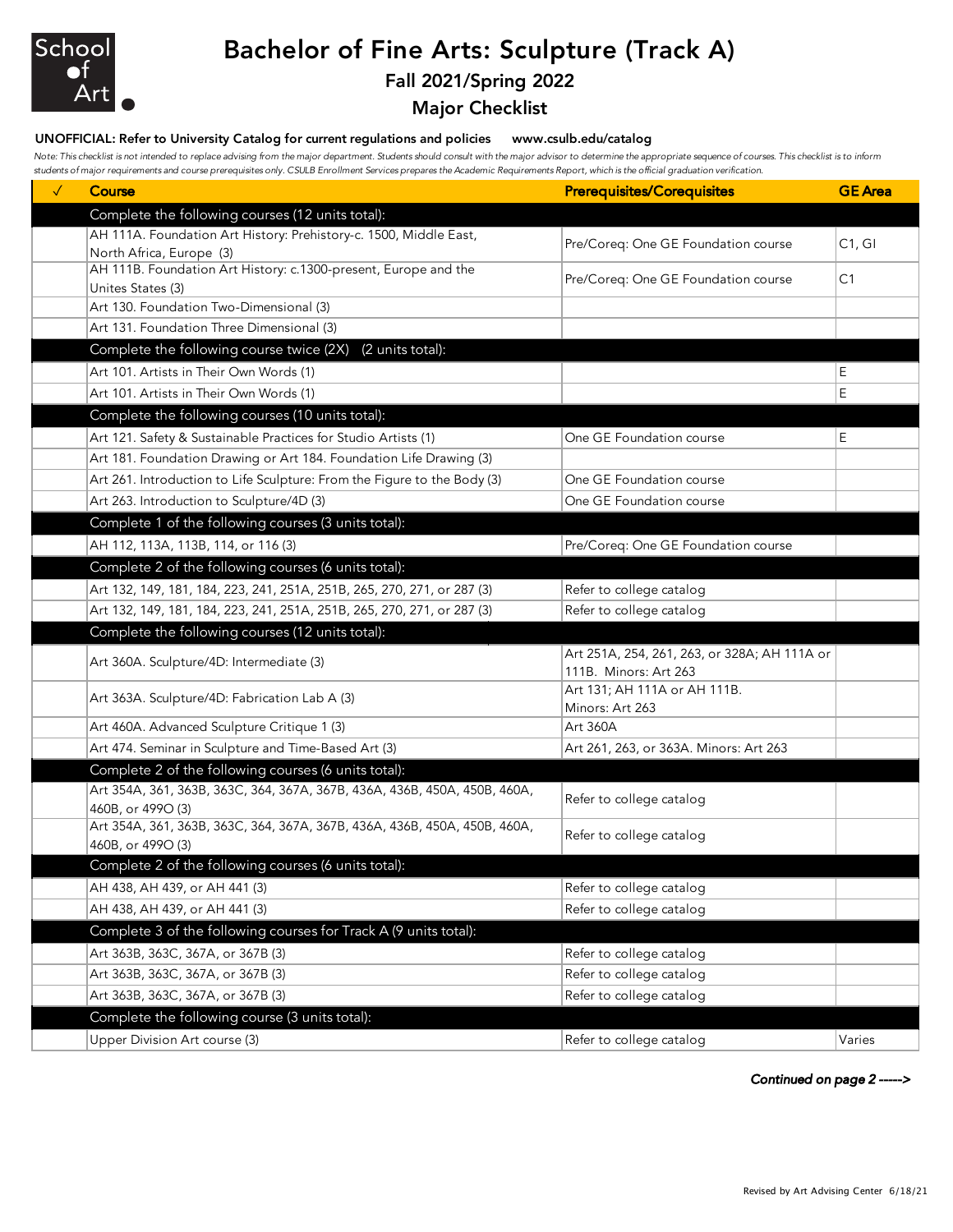

## Bachelor of Fine Arts: Sculpture (Track A)

Fall 2021/Spring 2022

Major Checklist

|  | Complete 1 of the following courses (3 units total):                     |                          |              |
|--|--------------------------------------------------------------------------|--------------------------|--------------|
|  | Art 311. Writing About Visual Arts (3) or Art 333. Global Art Scenes (3) | Refer to college catalog | Art 311: F,  |
|  |                                                                          |                          | UD-C, WI Art |
|  |                                                                          |                          | 333: F, UD-  |
|  |                                                                          |                          | C, GI        |
|  | Complete the following course (1 unit total):                            |                          |              |
|  | Art 491F. Sculpture/4D Senior Project (1)                                | Senior Sculpture major   |              |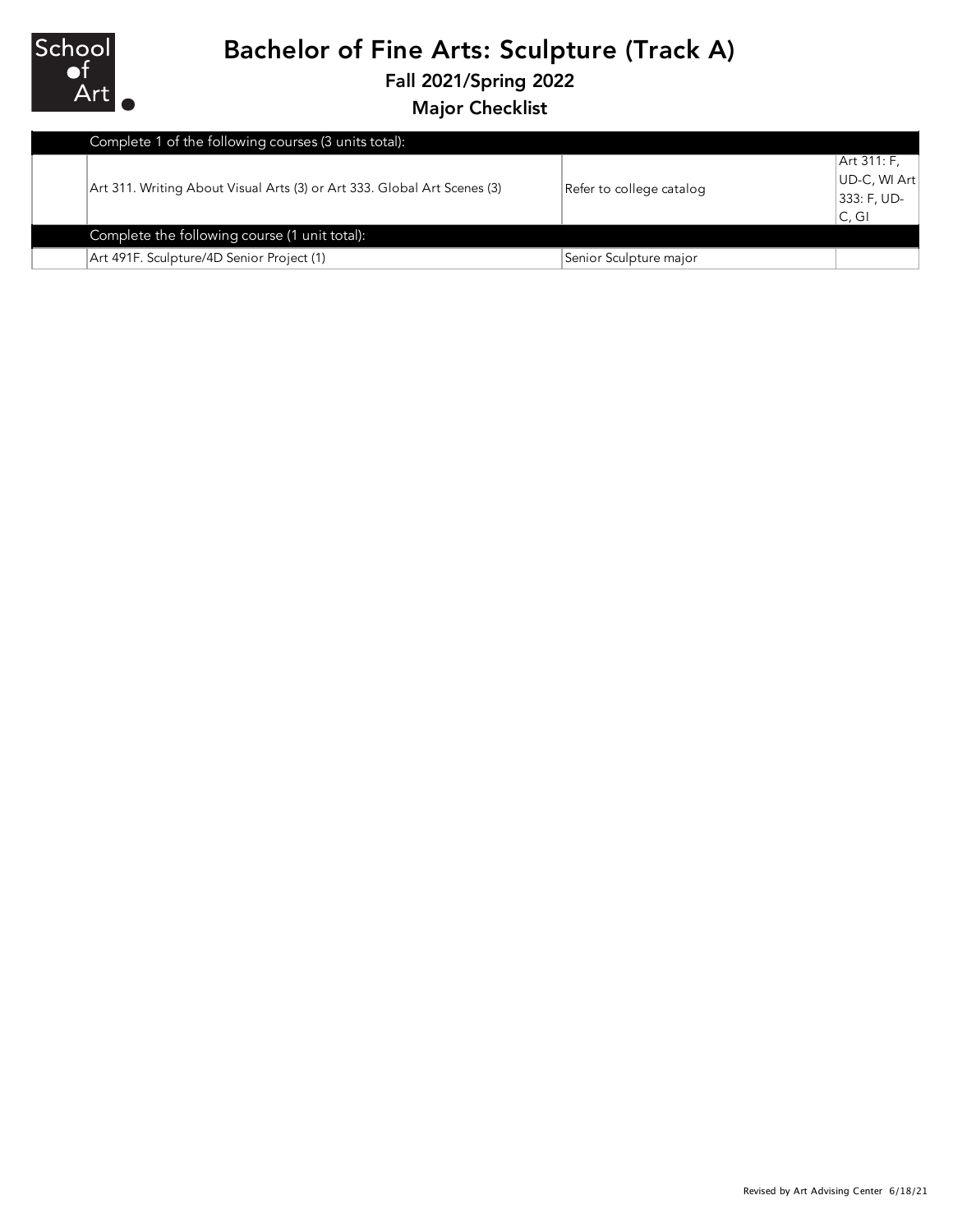

# Bachelor of Fine Arts: Sculpture (Track B)

### Fall 2021/Spring 2022

#### Major Checklist

#### UNOFFICIAL: Refer to University Catalog for current regulations and policies www.csulb.edu/catalog

*Note: This checklist is not intended to replace advising from the major department. Students should consult with the major advisor to determine the appropriate sequence of courses. This checklist is to inform students of major requirements and course prerequisites only. CSULB Enrollment Services prepares the Academic Requirements Report, which is the official graduation verification.*

| $\checkmark$ | Course                                                                    | <b>Prerequisites/Corequisites</b>         | <b>GE</b> Area |
|--------------|---------------------------------------------------------------------------|-------------------------------------------|----------------|
|              | Complete the following courses (12 units total):                          |                                           |                |
|              | AH 111A. Foundation Art History: Prehistory-c. 1500, Middle East,         | Pre/Coreq: One GE Foundation course       | C1, G1         |
|              | North Africa, Europe (3)                                                  |                                           |                |
|              | AH 111B. Foundation Art History: c.1300-present, Europe and the           | Pre/Coreq: One GE Foundation course       | C1             |
|              | Unites States (3)                                                         |                                           |                |
|              | Art 130. Foundation Two-Dimensional (3)                                   |                                           |                |
|              | Art 131. Foundation Three Dimensional (3)                                 |                                           |                |
|              | Complete the following course twice (2X) (2 units total):                 |                                           |                |
|              | Art 101. Artists in Their Own Words (1)                                   |                                           | Е              |
|              | Art 101. Artists in Their Own Words (1)                                   |                                           | Е              |
|              | Complete the following courses (10 units total):                          |                                           |                |
|              | Art 121. Safety & Sustainable Practices for Studio Artists (1)            | One GE Foundation course                  | E              |
|              | Art 181. Foundation Drawing (3)                                           |                                           |                |
|              | Art 261. Introduction to Life Sculpture: From the Figure to the Body (3)  | One GE Foundation course                  |                |
|              | Art 263. Introduction to Sculpture/4D (3)                                 | One GE Foundation course                  |                |
|              | Complete 1 of the following courses (3 units total):                      |                                           |                |
|              | AH 112, 113A, 113B, 114, or 116 (3)                                       | Pre/Coreq: One GE Foundation course       |                |
|              | Complete 2 of the following courses (6 units total):                      |                                           |                |
|              | Art 132, 149, 184, 223, 241, 251A, 251B, 265, 270, 271, or 287 (3)        | Refer to college catalog                  |                |
|              | Art 132, 149, 184, 223, 241, 251A, 251B, 265, 270, 271, or 287 (3)        | Refer to college catalog                  |                |
|              | Complete the following courses (12 units total):                          |                                           |                |
|              |                                                                           | Art 251A, 254, 261, 263, or 328A; AH 111A |                |
|              | Art 360A. Sculpture/4D: Intermediate (3)                                  | or 111B. Minors: Art 263                  |                |
|              | Art 363A. Sculpture/4D: Fabrication Lab A (3)                             | Art 131; AH 111A or AH 111B.              |                |
|              |                                                                           | Minors: Art 263                           |                |
|              | Art 460A. Advanced Sculpture Critique 1 (3)                               | <b>Art 360A</b>                           |                |
|              | Art 474. Seminar in Sculpture and Time-Based Art (3)                      | Art 261, 263, or 363A. Minors: Art 263    |                |
|              | Complete 2 of the following courses (6 units total):                      |                                           |                |
|              | Art 354A, 361, 363B, 363C, 364, 367A, 367B, 436A, 436B, 450A, 450B, 460A, | Refer to college catalog                  |                |
|              | 460B, or 499O (3)                                                         |                                           |                |
|              | Art 354A, 361, 363B, 363C, 364, 367A, 367B, 436A, 436B, 450A, 450B, 460A, | Refer to college catalog                  |                |
|              | 460B, or 499O (3)<br>Complete 2 of the following courses (6 units total): |                                           |                |
|              |                                                                           |                                           |                |
|              | AH 438, AH 439, or AH 441 (3)                                             | Refer to college catalog                  |                |
|              | AH 438, AH 439, or AH 441 (3)                                             | Refer to college catalog                  |                |
|              | Complete 3 of the following courses for Track B (9 units total):          |                                           |                |
|              | Art 363C, 363D, 364, 436A, or 450A (3)                                    | Refer to college catalog                  |                |
|              | Art 363C, 363D, 364, 436A, or 450A (3)                                    | Refer to college catalog                  |                |
|              | Art 363C, 363D, 364, 436A, or 450A (3)                                    | Refer to college catalog                  |                |
|              | Complete the following course (3 units total):                            |                                           |                |
|              | Upper Division Art course (3)                                             | Refer to college catalog                  | Varies         |

*Continued on page 2 ----->*